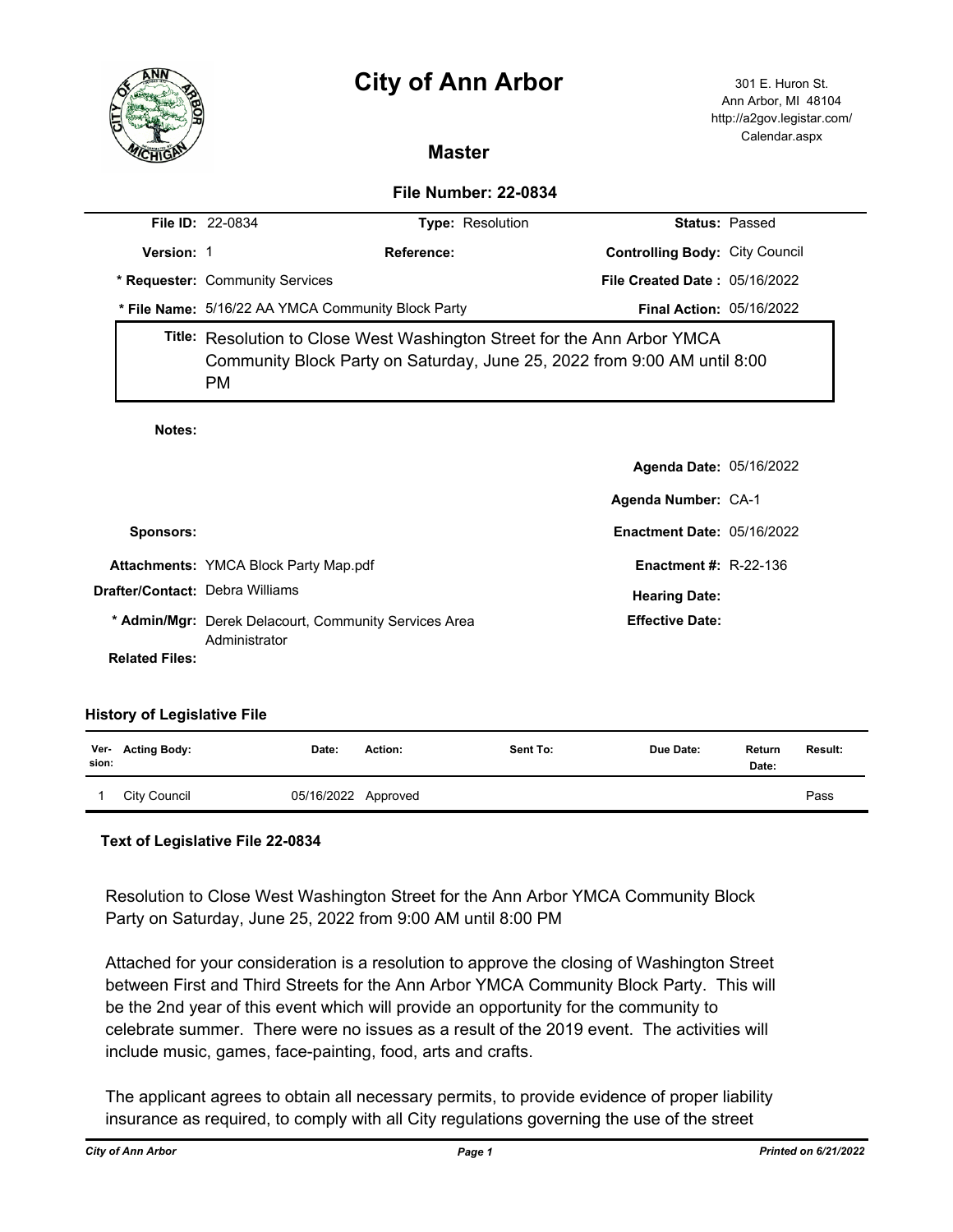and will reimburse the City for all event expenses.

Notification of the closing will be provided through the City's website, GovDelivery, and applicant contact with impacted businesses.

| Prepared by: | Debra Williams, Office Manager                                      |
|--------------|---------------------------------------------------------------------|
|              | Reviewed by: Derek Delacourt, Community Services Area Administrator |
|              | Approved by: Milton Dohoney Jr., Interim City Administrator         |

Whereas, The City has received a request from the Ann Arbor YMCA to close West Washington Street between First and Third Streets for the Ann Arbor YMCA Community Block Party ;

Whereas, The closure will be signed, barricaded and properly supervised by the applicant;

Whereas, The applicants agree to obtain all necessary permits, to provide evidence of proper liability insurance as required, to comply with all City regulations governing the use of the streets and will reimburse the City for all event expenses; and

Whereas, Notification of the street closing will be provided by the Ann Arbor YMCA to impacted residents, through the City's website and GovDelivery;

RESOLVED, That Council approve the closing of West Washington between First and Third Streets on Saturday, June 25, 2022 from 9:00 AM until 8:00 PM for the Ann Arbor YMCA Community Block Party.